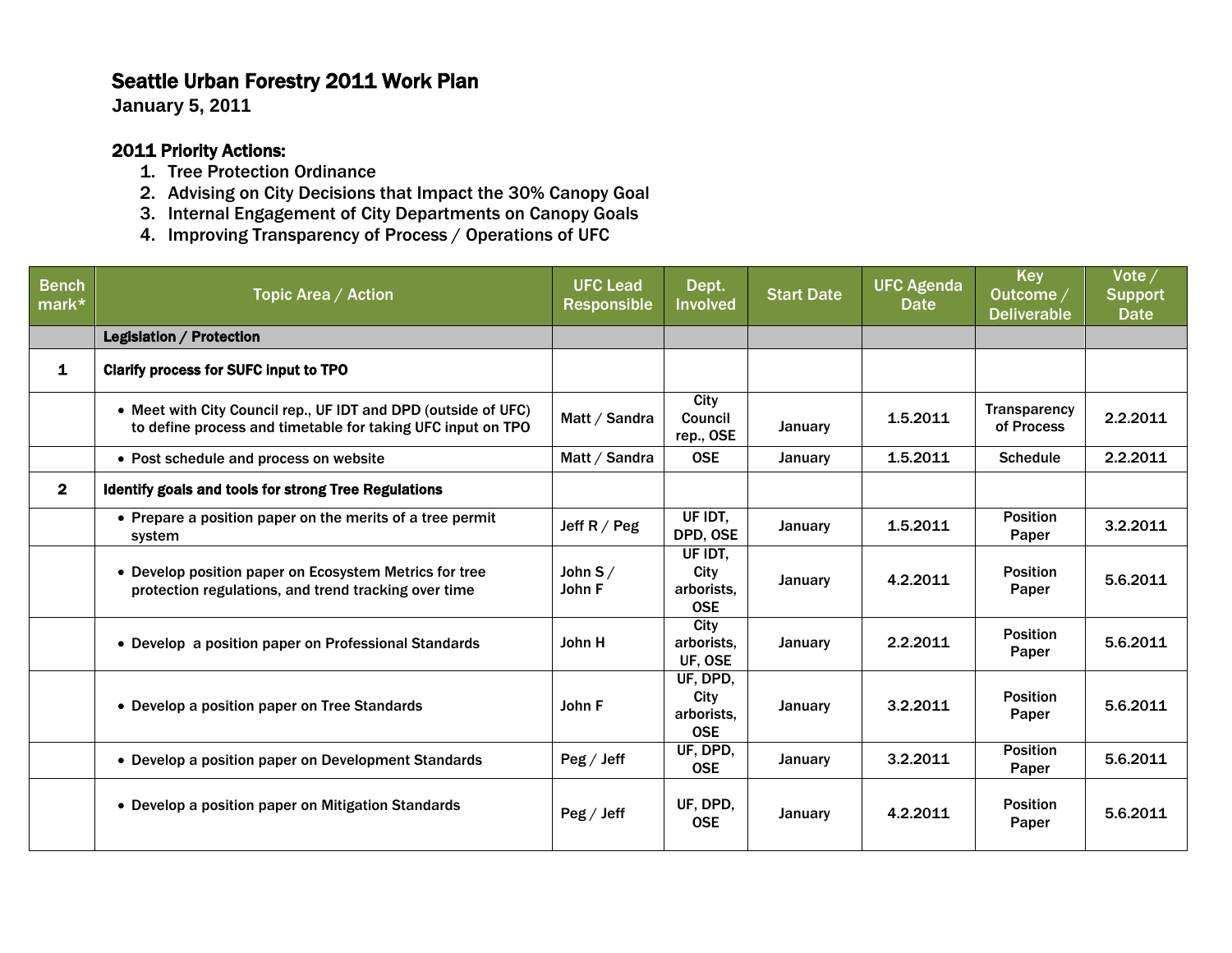| <b>Bench</b><br>mark* | Topic Area / Action                                                                                                                                                         | <b>UFC Lead</b><br><b>Responsible</b> | Dept.<br><b>Involved</b>                         | <b>Start Date</b> | <b>UFC Agenda</b><br><b>Date</b> | <b>Key</b><br>Outcome /<br><b>Deliverable</b> | Vote $/$<br><b>Support</b><br><b>Date</b> |
|-----------------------|-----------------------------------------------------------------------------------------------------------------------------------------------------------------------------|---------------------------------------|--------------------------------------------------|-------------------|----------------------------------|-----------------------------------------------|-------------------------------------------|
| $3 - 4$               | <b>Support Passage of a strong TPO</b>                                                                                                                                      |                                       |                                                  |                   |                                  |                                               |                                           |
|                       | • Identify opportunities to provide Council and Mayor input on<br>broad participation of the development of the TPO and its<br>effectiveness in meeting the 30% canopy goal | Nancy / Matt                          | <b>OSE</b>                                       | May               | 6.1.2011                         | Memo/<br><b>Presentation</b>                  | 8.3.2011                                  |
| 5                     | <b>Support Implementation of TPO</b>                                                                                                                                        |                                       |                                                  |                   |                                  |                                               |                                           |
|                       | • Develop recommendations for tracking on-the-ground<br>effectiveness of a strong TPO                                                                                       | <b>TBD</b>                            | UF IDT.<br>DPD, City<br>arborists.<br><b>OSE</b> | July              | 8.3.2011                         | <b>Position</b><br>Paper                      | 9.21.2011                                 |
|                       | • Develop recommendations for revising Director's rules or<br>CAMs to be consistent with a strong TPO                                                                       | <b>TBD</b>                            | UF IDT.<br>DPD. OSE                              | <b>August</b>     | 9.21.2011                        | <b>Position</b><br>Paper                      | 11.2.2011                                 |
|                       | <b>Programs / Evaluation</b>                                                                                                                                                |                                       |                                                  |                   |                                  |                                               |                                           |
| $\mathbf{1}$          | <b>Clarify Process for reporting</b>                                                                                                                                        |                                       |                                                  |                   |                                  |                                               |                                           |
|                       | Solicit / discuss Departmental metrics and provide<br>$\bullet$<br>advice for annual review criteria and process                                                            | <b>TBD</b>                            | <b>OSE</b>                                       | Sept              | 10.5.2011                        | Memo/<br>process                              | 11.2.2011                                 |
|                       | <b>Comprehensiveness / Effectiveness</b>                                                                                                                                    |                                       |                                                  |                   |                                  |                                               |                                           |
| $\mathbf{1}$          | <b>Explore Opportunities to Further Align Departments</b>                                                                                                                   |                                       |                                                  |                   |                                  |                                               |                                           |
|                       | Review / discuss IDT process and research other models<br>for City Departmental coordination and effectiveness to<br>make recommendation to Mayor and Council               | <b>TBD</b>                            | <b>OSE</b>                                       | June              | 7.20.2011                        | <b>Position</b><br>paper                      | 10.19.2011                                |
| $\mathbf{2}$          | <b>Create Sustainable and Realistic Urban Forest Budget</b>                                                                                                                 |                                       |                                                  |                   |                                  |                                               |                                           |
|                       | hold information meetings on urban forest budget and<br>$\bullet$<br>needs                                                                                                  | <b>TBD</b>                            | <b>OSE</b>                                       | May               | 6.15.2011                        | <b>Summary</b><br>Memo                        | 8.17.2011                                 |
|                       | Develop position paper on urban forest budget needs<br>$\bullet$                                                                                                            | <b>TBD</b>                            | <b>OSE</b>                                       | July              | 8.17.2011                        | <b>Position</b><br>Paper                      | 10.5.2011                                 |
|                       | Engagement / Outreach                                                                                                                                                       |                                       |                                                  |                   |                                  |                                               |                                           |
| 3                     | <b>Conduct Internal Engagement</b>                                                                                                                                          |                                       |                                                  |                   |                                  |                                               |                                           |
|                       | • Develop annual calendar for invited speakers, guests and<br>topics                                                                                                        | Matt/Sandra                           | <b>OSE</b>                                       | January           | 1.19.2011                        | Calendar                                      | 2.2.2011                                  |